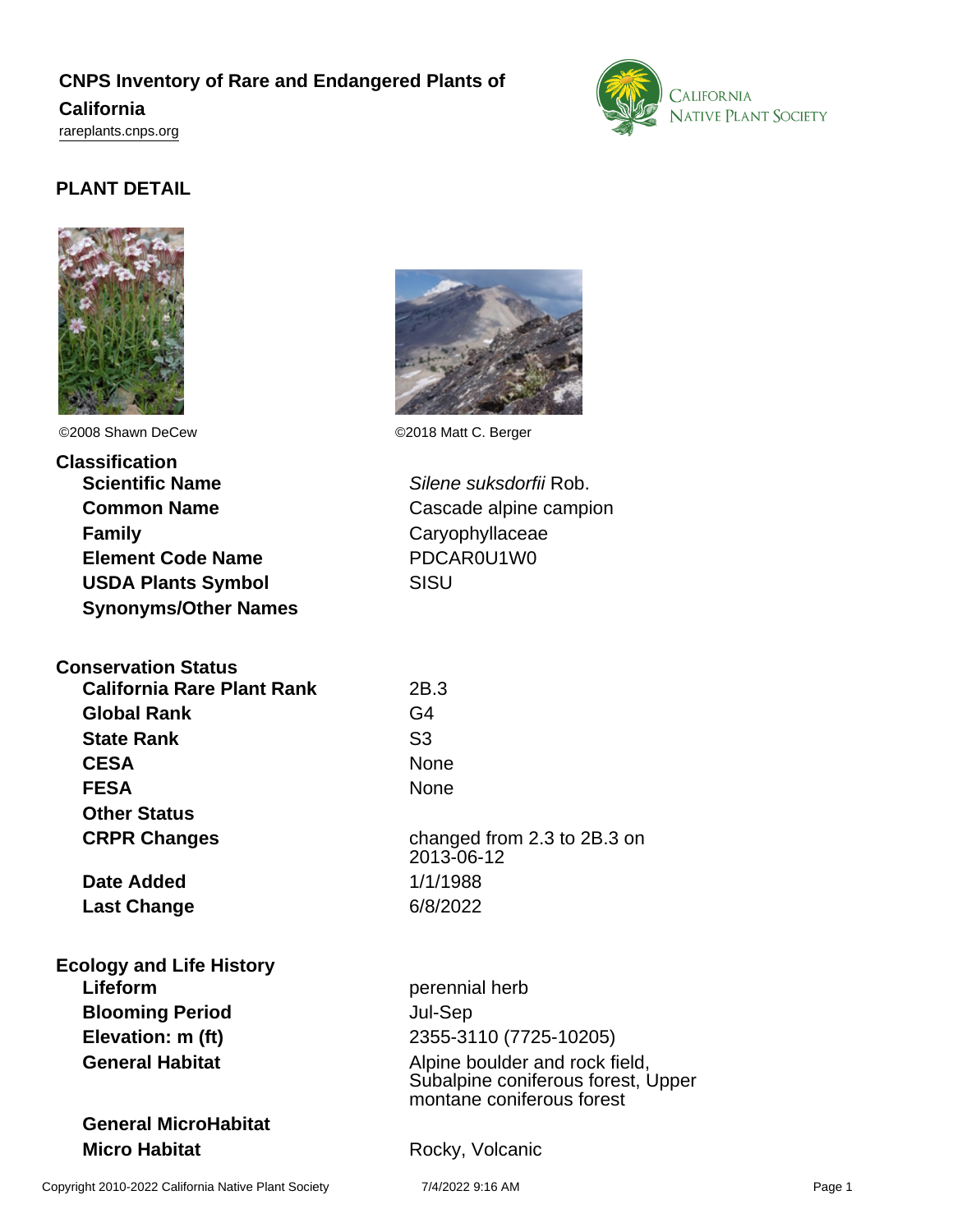# **Element Occurrence Data from California Natural Diversity Database**

| <b>Total Element Occurrences</b> | 10 |
|----------------------------------|----|
| <b>Element Occurrence Ranks</b>  |    |
| Excellent (A)                    | O  |
| Good (B)                         | 2  |
| Fair (C)                         | 0  |
| Poor (D)                         | O  |
| None $(X)$                       | 0  |
| Unknown (U)                      | 8  |
| <b>Occurrence Status</b>         |    |
| Historical, $> 20$ years         | 7  |
| Recent, < 20 years               | 3  |
| <b>Presence</b>                  |    |
| Presumed Extant                  | 10 |
| <b>Possibly Extirpated</b>       | O  |
| <b>Presumed Extirpated</b>       |    |

#### **Location**

**CA Endemic** No

#### **Counties**

Shasta (SHA), Siskiyou (SIS), Tehama (TEH)

#### **States**

California (CA), Idaho (ID), Oregon (OR), Washington (WA)

#### **Quads**

Lassen Peak (4012145), Manzanita Lake (4012155), McCloud (4112232), Mt. Shasta (4112242), Rainbow Mtn. (4112148)?, Reading Peak (4012144), West Prospect Peak (4012154)

#### **Notes**

Definitions of codes preceding a county and/or quad:

\* Presumed extirpated

(\*) Possibly extirpated

Species may be present in other areas where conditions are favorable. These data should NOT be substituted for pre-project review or for on-site surveys.

#### **General Notes**

Known in CA only from Mt. Shasta and Mt. Lassen. On review list in ID, and watch list in OR. See Bot. Gaz. 16: 44 (1891) for original description and Madroño 34(1):29-40 (1987) for taxonomic discussion.

#### **Distribution**

#### **Threats**